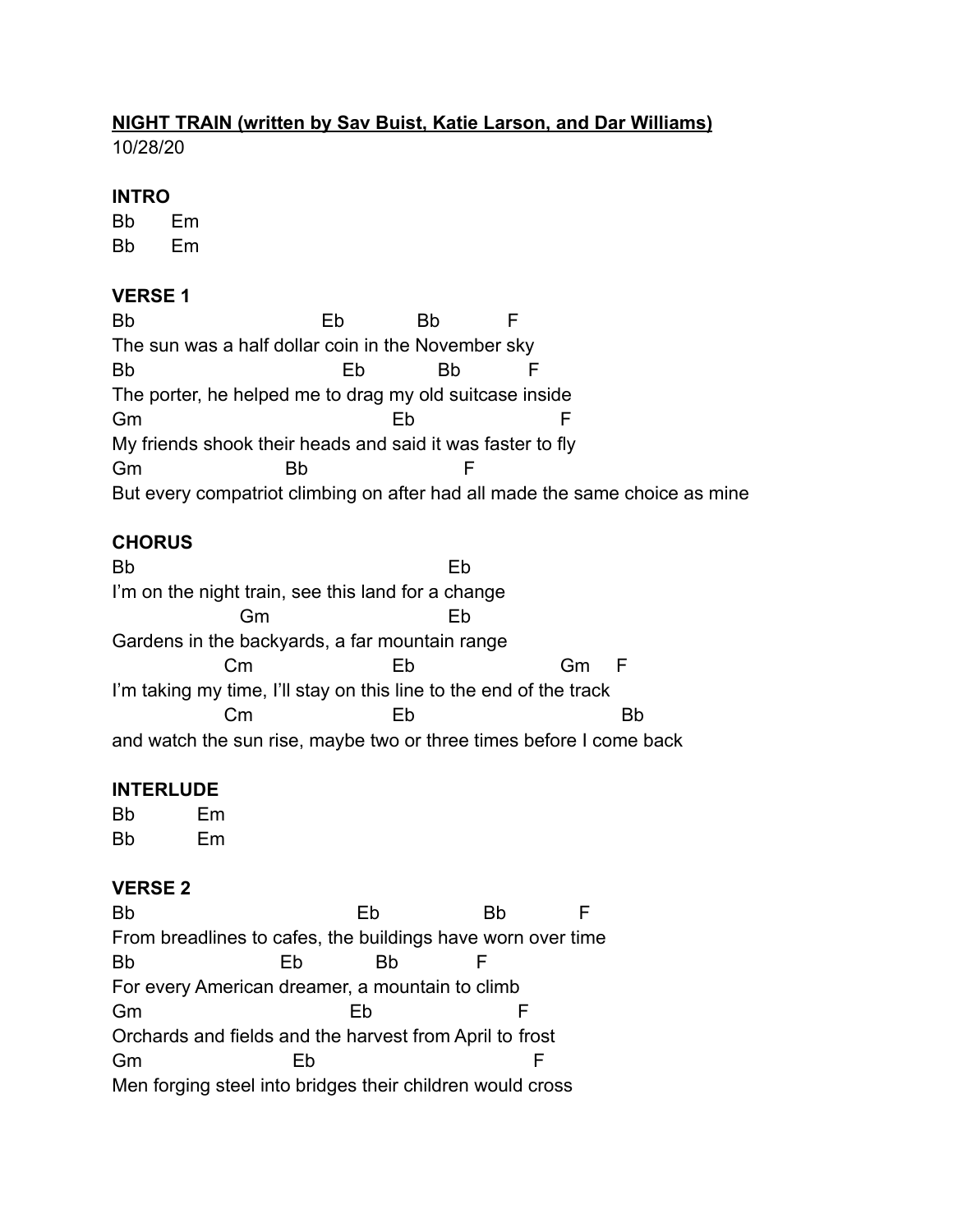#### **VERSE 3**

Bb Eb Bb F The rusty old combines and factories rose from the past Bb Eb Bb F And history fell in the shadows that each of them cast Gm Eb F From Memphis to Denver I thought of my grandmother's hands Gm Eb F Pressing that fifty cent piece in my palm saying "Take this as far as you can"

#### **CHORUS**

Bb Eb I'm on the night train, see this land for a change Gm Eb Gardens in the backyards, a far mountain range Cm Eb Gm F I'm taking my time, I'll stay on this line to the end of the track Cm Eb Bb and watch the sun rise, maybe two or three times before I come back

#### **BRIDGE**

Eb Bb My helpless uncertainty, let it slide off of me F Cm Hope in the city streets shiny and hungry Eb Bb One with each other, the daughters the mothers F The good and the evil are just regular people Eb Bb Deep down I know I'm still fanning the flames just by F Cm Trying to find the right person to blame Eb F Cause it's easier putting a face to your fear than a name

# **VERSE 4**

Bb Eb Bb F The half dollar coin in the sky shines with Kennedy's call